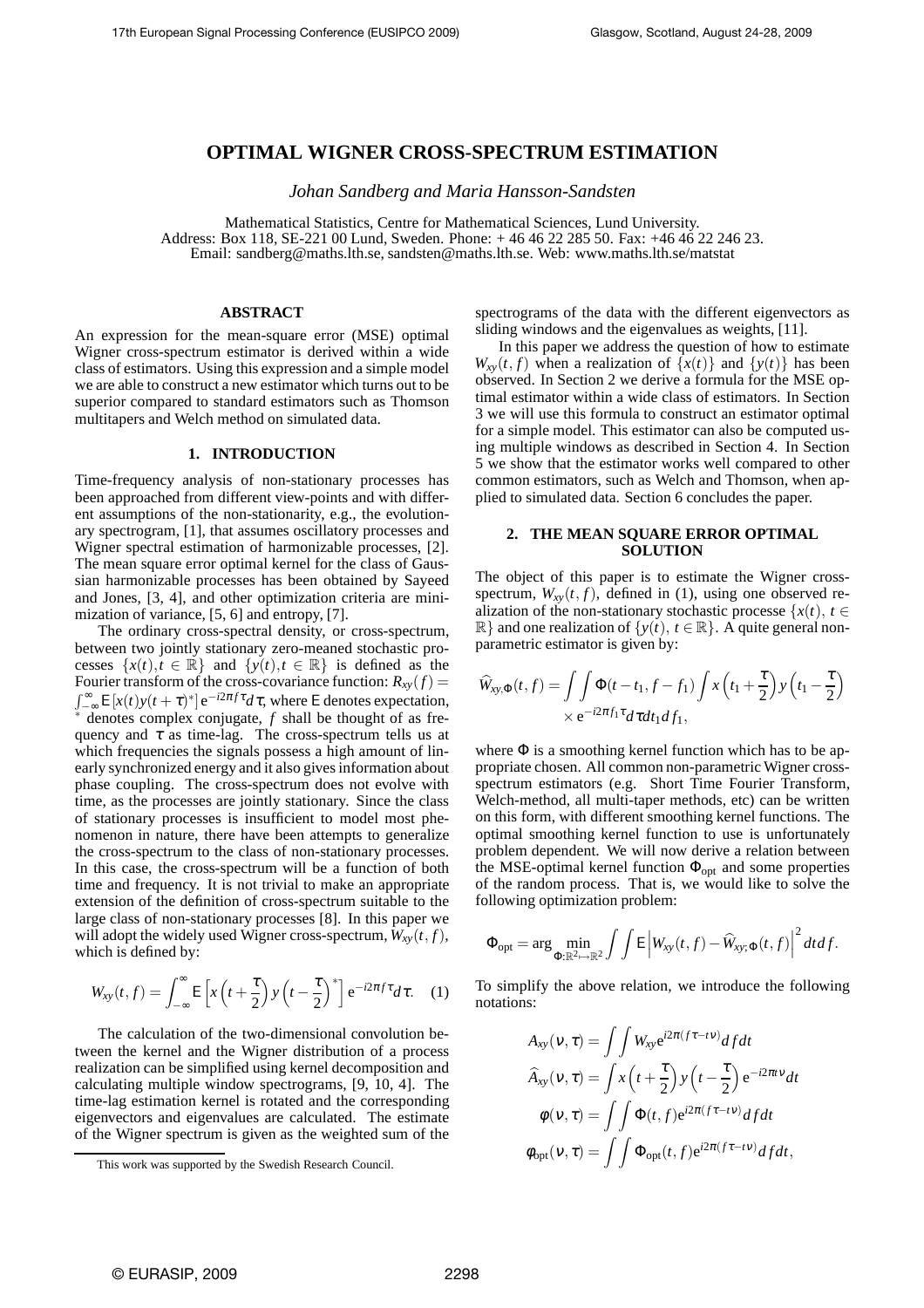where  $\phi$  shall be thought of as the ambiguity kernel corresponding to the smoothing kernel Φ. Using Parsevals formula we see that

$$
\int \int \mathsf{E} \left| W_{\mathsf{xy}}(t,f) - \widehat{W}_{\mathsf{xy},\Phi}(t,f) \right|^2 dt df
$$

$$
= \int \int \mathsf{E} \left| A_{\mathsf{xy}}(\mathsf{v},\tau) - \phi(\mathsf{v},\tau) \widehat{A}_{\mathsf{xy}}(\mathsf{v},\tau) \right|^2 d\mathsf{v} d\tau.
$$

And hence

$$
\phi_{\text{opt}} = \arg \min_{\phi: \mathbb{R}^2 \mapsto \mathbb{R}^2} \int \int E \left| A_{xy}(\nu, \tau) - \phi(\nu, \tau) \widehat{A}_{xy}(\nu, \tau) \right|^2 d\nu d\tau.
$$

We see that the solution to this minimisation problem is given by:

$$
\phi_{\text{opt}}(v,\tau) = \frac{\left| \mathsf{E}\left[\widehat{A}_{xy}(v,\tau)\right] \right|^2}{\left| \mathsf{E}\left[\widehat{A}_{xy}(v,\tau)\right] \right|^2 + \mathsf{V}\left[\widehat{A}_{xy}(v,\tau)\right]}.
$$

The smoothing kernel is then given as

$$
\Phi_{\text{opt}}(\nu,\tau) = \int \int \frac{\left| \mathsf{E}\left[\widehat{A}_{xy}(\nu,\tau)\right] \right|^2}{\left| \mathsf{E}\left[\widehat{A}_{xy}(\nu,\tau)\right] \right|^2 + \mathsf{V}\left[\widehat{A}_{xy}(\nu,\tau)\right]} \qquad (2)
$$

$$
\times e^{i2\pi(\nu t - f\tau)} df dt.
$$

This result is analogous to the optimal kernel solution for non-stationary spectral estimation [3]. For any given ambiguity kernel function the MSE of the Wigner cross-spectrum can be computed by:

$$
\varepsilon_{\phi} = \iint \mathbb{E} \left[ \left| W_{xy}(t,f) - \widehat{W}_{xy,\Phi}(t,f) \right|^2 \right] dt df
$$
  
= 
$$
\iint \left( |1 - \phi(v,\tau)|^2 \left| \mathbb{E} \left[ \widehat{A}_{xy}(v,\tau) \right] \right|^2 \right) +
$$
  

$$
|\phi(v,\tau)|^2 \sqrt{\left[ \widehat{A}_{xy}(v,\tau) \right]} dv d\tau.
$$

The expectation,  $E\left[\widehat{A}_{xy}(v,\tau)\right]$ , and the variance,  $V\left[\widehat{A}_{xy}(v,\tau)\right]$ , can be expressed in terms of the auto covariance functions,  $r_x(s,t)$  and  $r_y(s,t)$ , and the cross-covariance function  $r_{xy}(s,t)$ :

$$
E\left[\widehat{A}_{xy}(v,\tau)\right] = \int r_{xy}\left(t + \frac{\tau}{2}, t - \frac{\tau}{2}\right)e^{-i2\pi tv}dt,
$$
  
\nand  $V\left[\widehat{A}_{xy}(v,\tau)\right] =$   
\n
$$
-\left|E\left[\widehat{A}_{xy}(v,\tau)\right]\right|^2 + \int\int E\left[x\left(t_1 + \frac{\tau}{2}\right)x\left(t_2 + \frac{\tau}{2}\right)^*\right]
$$
  
\n
$$
y\left(t_1 - \frac{\tau}{2}\right)y\left(t_2 - \frac{\tau}{2}\right)^*\right]e^{-i2\pi(t_1 - t_2)v}dt_2dt_1
$$
  
\n
$$
= \int\int \left(r_x\left(t_1 + \frac{\tau}{2}, t_2 + \frac{\tau}{2}\right)r_y\left(t_1 - \frac{\tau}{2}, t_2 - \frac{\tau}{2}\right) + r_{xy}\left(t_1 + \frac{\tau}{2}, t_2 - \frac{\tau}{2}\right)r_{xy}\left(t_2 + \frac{\tau}{2}, t_1 - \frac{\tau}{2}\right)\right)e^{-i2\pi(t_1 - t_2)v}dt_2dt_1,
$$



Figure 1: A time-varying filter model.

where the last equality holds for zero-meaned real-valued Gaussian processes. In next section we will introduce a quite general model. Under some simplifications we will be able to compute the optimal smoothing kernel for Wigner crossspectrum estimation for this model.

#### **3. A TIME-VARYING LINEAR FILTER MODEL**

# **3.1 The model**

A quite general linear filter model with time varying impulse response functions,  $h'_t(u)$ , and  $h''_t(u)$  is described in Figure 1. In this paper we study the optimal kernel for timefrequency spectral estimation in a special case of this model. Let  $\{x(t), t \in \mathbb{Z}\}\)$  be a white Gaussian process with variance  $\sigma_x^2$  and let  $\{y(t)\}\$  be defined by:

$$
z(t) = az(t-1) + x(t) \quad , \quad |a| < 1 \tag{3}
$$

$$
y(t) = h(t)z(t) + g(t)e(t)
$$
\n<sup>(4)</sup>

where  $\{e(t), t \in \mathbb{Z}\}\$ is a white Gaussian process with variance  $\sigma_e^2$  and independent of  $\{x(t)\}\$ , *h* and *g* are different Hanning windows. This simple model is well chosen to allow us to study optimal kernels for a wide range of different processes. The width of the Hanning envelopes *h* and *g* determines the non-stationarity of the process. The parameter *a* plays the important role of determining the width of the spectral content, as shown by Figure 2. The optimal kernel is indifferent to frequency shifts, which means that the fact that the spectral content in our model reaches its maximum at either 0 or 0.5 does not limit the models generality. This is easily seen in the Wigner domain, where the kernel is to be 2D convoluted in the time-frequency plane.

#### **3.2 The optimal kernel**

The expectation and variance of  $\widehat{A}_{xy}(v, \tau)$  for this system is given by:

$$
\mathsf{E}\left[\widehat{A}_{xy}(\nu,\tau)\right] = \left\{\begin{array}{ll} 0 & \tau < 0 \\ a^{\tau}\sigma_x^2 H(\nu) e^{i\pi\tau\nu} & \tau \ge 0 \end{array}\right. \tag{5}
$$

and  $V\left[\widehat{A}_{xy}(v,\tau)\right] =$  $\sqrt{ }$ σ 4

$$
\begin{cases} \frac{\sigma_x^2}{1-a^2} \sum_t h(t)^2 + \sigma_e^2 \sigma_x^2 \sum_t g(t)^2 & \tau < 0\\ \sigma_e^2 \sigma_x^2 \sum_t g(t)^2 + \sigma_x^4 H(\nu)^2 \times \left(\frac{1}{1-a^2} + a^2 \tau \frac{\sin(2\pi \tau \nu)}{2\pi \nu}\right) & \tau \ge 0 \end{cases}
$$

$$
\left( \sigma_e^2 \sigma_x^2 \sum_t g(t)^2 + \sigma_x^4 H(v)^2 \ast \left( \frac{1}{1 - a^2} + a^{2\tau} \frac{\sin(2\pi v v)}{2\pi v} \right) \right) \quad \tau \ge 0
$$
\n(6)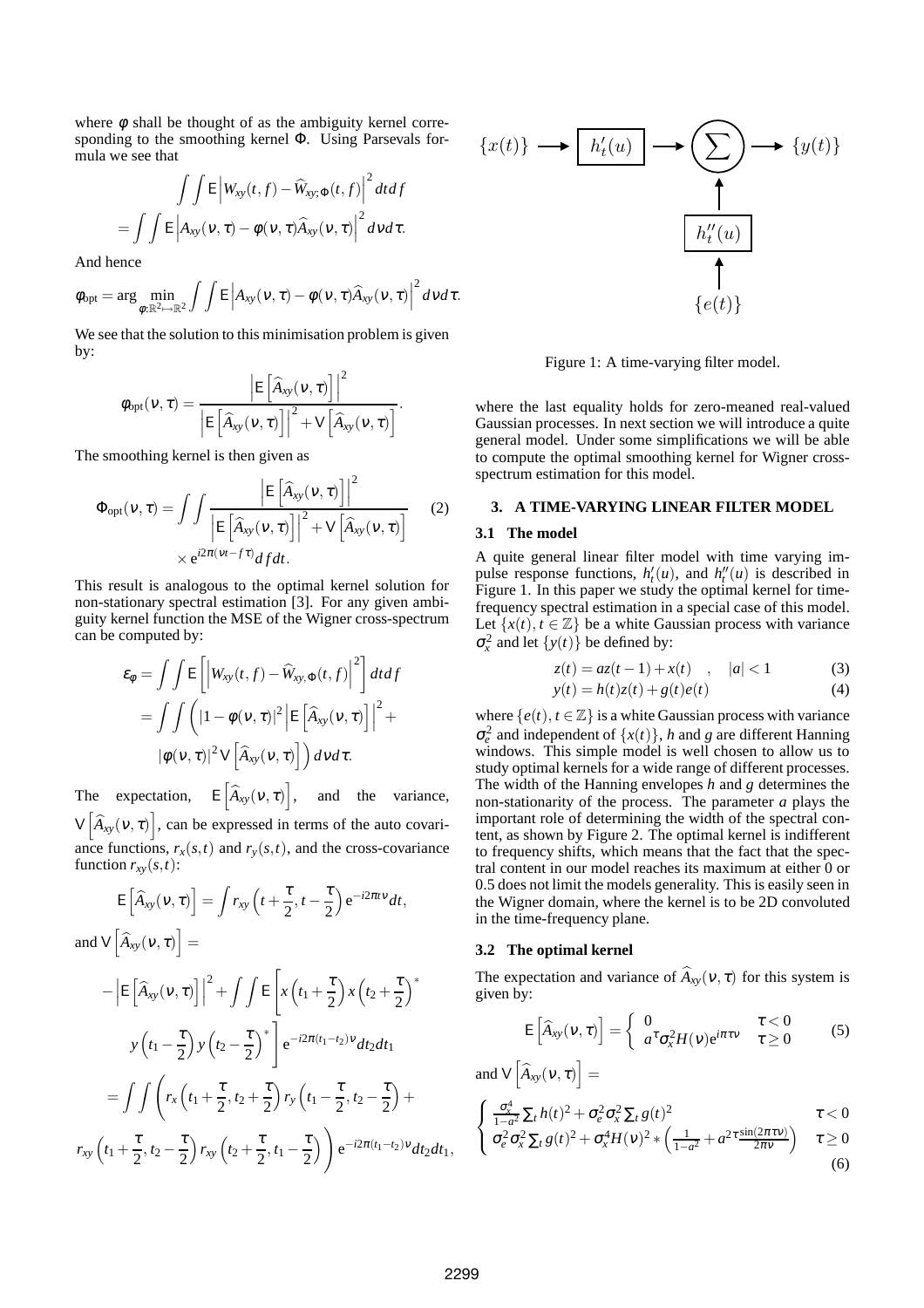

Figure 2: The model parameter *a* determines the frequency width of  $\{z(t)\}\)$ . Since kernel optimization is indifferent to frequency shifts, the shape of the frequency content, but not its location on the frequency axis, will determine the optimal kernel.



Figure 3: Example of the optimal kernel for our model.

where ∗ denotes convolution and *H* is the Fourier transform of *h*. An example of the optimal kernel is shown in Figure 3. As expected, signals with narrow spectral content correspond to an optimal kernel which is narrow along the frequency axis in Wigner domain. This is illustrated in Figure 4. A similar relation holds between the widths of the Hanning windows *h* and *g* and the width of the optimal kernel along the time axis.



Figure 4: Optimal kernels for different values on *a*. Here, *h* is a Hanning window of length 32.

#### **4. MULTIPLE WINDOWS**

Instead of calculating the time-frequency estimate using the kernel, it is possible to simplify the calculations using a multiple window spectrogram, [11]. The Cohen's class is written

$$
\hat{W}_{xy}(t,f) = \int \int A_{xy}(v,\tau)\phi(v,\tau)e^{-i2\pi(\tau f - tv)}d\tau dv
$$
  
\n
$$
= \int \int r_{xy}(u,\tau)\rho(t-u,\tau)e^{-i2\pi f\tau}dud\tau
$$
  
\n
$$
= \int \int x(u+\frac{\tau}{2})y^*(u-\frac{\tau}{2})\rho(t-u,\tau)e^{-i2\pi f\tau}dud\tau.
$$

Using a change of variables  $u = (t_1 + t_2)/2$  and  $\tau = t_1 - t_2$ gives,

$$
W_{xy}^Q(t,f) = \int \int x(t_1) y^*(t_2) \rho \left( t - \frac{t_1 + t_2}{2}, t_1 - t_2 \right)
$$
  
\n
$$
\times e^{-i2\pi f(t_1 - t_2)} dt_1 dt_2
$$
  
\n
$$
= \int \int x(t_1) y^*(t_2) \rho^{rot} (t - t_1, t - t_2)
$$
  
\n
$$
\times e^{-i2\pi f t_1} e^{i2\pi f t_2} dt_1 dt_2
$$
\n(7)

where

$$
\rho^{rot}(t_1, t_2) = \rho\left(\frac{t_1 + t_2}{2}, t_1 - t_2\right)
$$

.

The general kernel can be expressed as

$$
\rho^{rot}(t_1, t_2) = \sum_{k=1}^{\infty} \lambda_k u_k(t_1) v_k^*(t_2),
$$

using singular value decomposition resulting in singular values  $\lambda_k$  and different complete sets  $u_k$  and  $v_k$ . Using the singular values and singular vectors, Eq. (7) is rewritten as a weighted sum of spectrograms,

$$
W_{xy}^Q(t,f) = \sum_{k=1}^{\infty} \lambda_k \int \int x(t_1) y^*(t_2) e^{-i2\pi f t_1} e^{i2\pi f t_2}
$$
  
\n
$$
\times u_k(t-t_1) v_k^*(t-t_2) dt_1 dt_2.
$$
  
\n
$$
= \sum_{k=1}^{\infty} \lambda_k \left( \int x(t_1) e^{-i2\pi f t_1} u_k^*(t-t_1) dt_1 \right)
$$
  
\n
$$
\times \left( \int y(t_2) e^{-i2\pi f t_2} v_k(t-t_2) dt_2 \right)^*.
$$

Depending on the different  $\lambda_k$  the number of spectrograms that are averaged could be just a few or an infinite number. With just a few  $\lambda_k$  that differs from zero the multiple window spectrogram solution is an effective solution from implementation aspects.

#### **5. A COMPARISON WITH OTHER METHODS**

We can use the MSE to compare different estimation methods. Figure 7 shows the MSE, normalized with respect to the signal energy, as a function of the model parameter *a*. We have compared three kernels that are optimal for  $a = 0.01$ ,  $a = 0.5$  and  $a = 0.99$  with the Welch method (window length=32 and number of windows=8), and Thomson multiple windows (window length=16 and number of windows=8), [12, 13]. Each kernel or set of windows is, for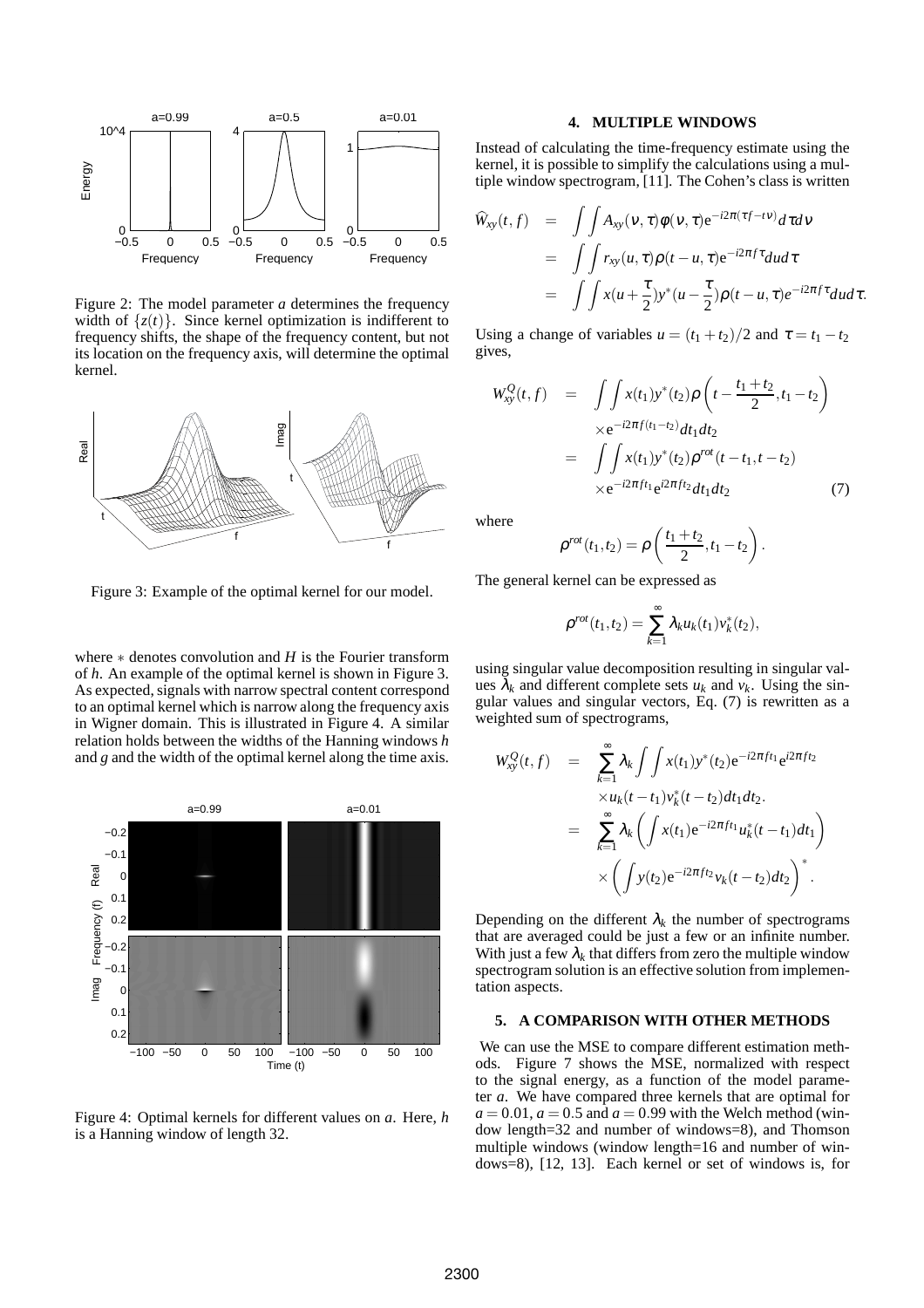

Figure 5: The singular vectors corresponding to the kernel depicted in Figure 3.



Figure 6: The singular values corresponding to the kernel depicted in Figure 3.



Figure 7: Logarithm of the MSE (normalized with the signal energy) for different estimating methods as a function of the model parameter *a*.

each *a*, multiplied with the mean square error optimal scalar. We see that the optimal kernels are not extremely sensitive to the model parameter *a*. The optimal kernel for  $a = 0.5$ performs better than both Thomson multiple windows and Welch method in most cases.

# **6. CONCLUSIONS**

We have derived the optimal Cohen class estimator of Wigner cross-spectrum. For a simple model we have compared the optimal estimator with Thomson multiple windows and the Welch method. We found that Thomson multiple windows and the Welch method works well in some cases, but they are often far from optimal.

# **REFERENCES**

- [1] M. B. Priestley, "Evolutionary spectra and nonstationary processes," *J. Roy. Statistics Soc. ser. B*, vol. 27, pp. 204–229, 1965.
- [2] W. Martin and P. Flandrin, "Wigner-Ville spectral analysis of nonstationary processes," *IEEE Trans. Acoustics, Speech, and Signal Processing*, vol. 33, no. 6, pp. 1461–1470, 1985.
- [3] A. M. Sayeed and D. L. Jones, "Optimal kernels for nonstationary spectral estimation," *IEEE Transactions on Signal Processing*, vol. 43, no. 2, pp. 478–491, Feb. 1995.
- [4] P. Wahlberg and M. Hansson, "Kernels and multiple windows for estimation of the Wigner-Ville spectrum of gaussian locally stationary processes.," *IEEE Trans. on Signal Processing.*, vol. 55, no. 1, pp. 73–84, January 2007.
- [5] S. B. Hearon and M. G. Amin, "Minimum-variance time-frequency distribution kernels," *IEEE Transactions on Signal Processing*, vol. 43, no. 5, pp. 1258– 1262, May 1995.
- [6] M. G. Amin, "Minimum variance time-frequency distribution kernels for signals in additive noise," *IEEE Trans. on Signal Processing*, vol. 44, no. 9, pp. 2352– 2356, Sept 1996.
- [7] S. Aviyente and W. J. Williams, "Minimum entropy time-frequency distributions," *IEEE Signal Processing Letters*, vol. 12, pp. 37–40, January 2005.
- [8] Langford B. White and Boualem Boashash, "Cross spectral analysis of nonstationary processes," *IEEE*